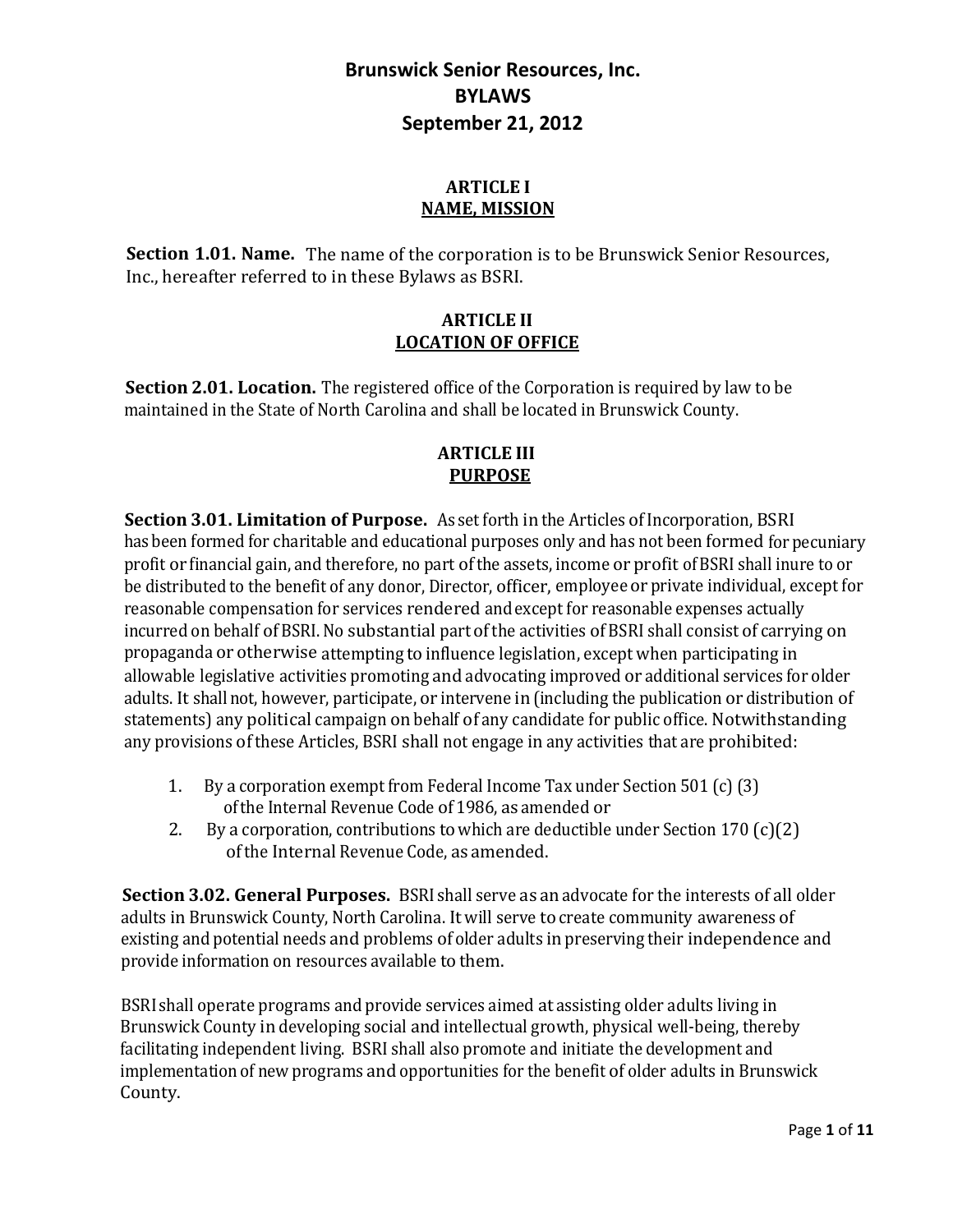### **ARTICLE IV MEMBERS**

**Section4.01. Members.** Members of the Board of Directors are the only members of BSRI.

### **ARTICLEV AUTHORITY AND DUTIES OF DIRECTORS**

**Section5.01. Authority of Directors.** The Board of Directors is the policy-making body and may exercise all the powers and authority granted to BSRI by law.

**Section5.02. Number, Selection, and Tenure.** The maximum number of Directors will not exceed fifteen (15), which includes all Ex-Officio Directors who remain on the Board as voting members. Each Commissioner shall appoint one Director to represent his or her District (5 appointees total). The BOD may recommend candidates to the Commissioners for their appointments. Five Directors shall be elected by the BOD with the goal of ensuring geographical representation. Five Directors shall be elected by the BOD based on knowledge and expertise needed by the Board.

BSRI adheres to the current Brunswick County Code of Conduct; Standards of Conduct(e), . approved December 6, 2010, wherein it is stated that no Commissioner or Brunswick County employee is permitted to serve as a Director of not-for-profit entities, such as Brunswick Senior Resources Incorporated, which receive funding from Brunswick County.

Appointed Director's terms shall be annual as defined in Section 7.12, with renewal or replacement requests being sent to the appointing Commissioner. Elected Directors shall be elected by a majority vote to an initial one (1) year term on the Board and are then eligible for reelection to serve subsequent two (2) year terms of service. After 5 years of service, a member's term may be extended for subsequent 2 year terms with a 2/3 majority vote. Every effort will be made to stagger one and two year terms of service. Vacancies existing by reason of resignation, death, incapacity or removal before the expiration of his/her term shall be filled by a majority vote of the remaining directors. In the event of a tie vote, the Chair shall choose the succeeding Director. A Director elected to fill a vacancy shall be elected for the unexpired term of that Director's predecessor and will be available for reelection to subsequent full terms of service.

**Section 5.03. Chair, Vice Chair, Treasurer, Assistant Treasurer, Secretary and Recording Secretary.** The Board of Directors shall elect from its membership an elected Director to serve as Chair of the Board who will preside at all meetings of the Board and perform such other duties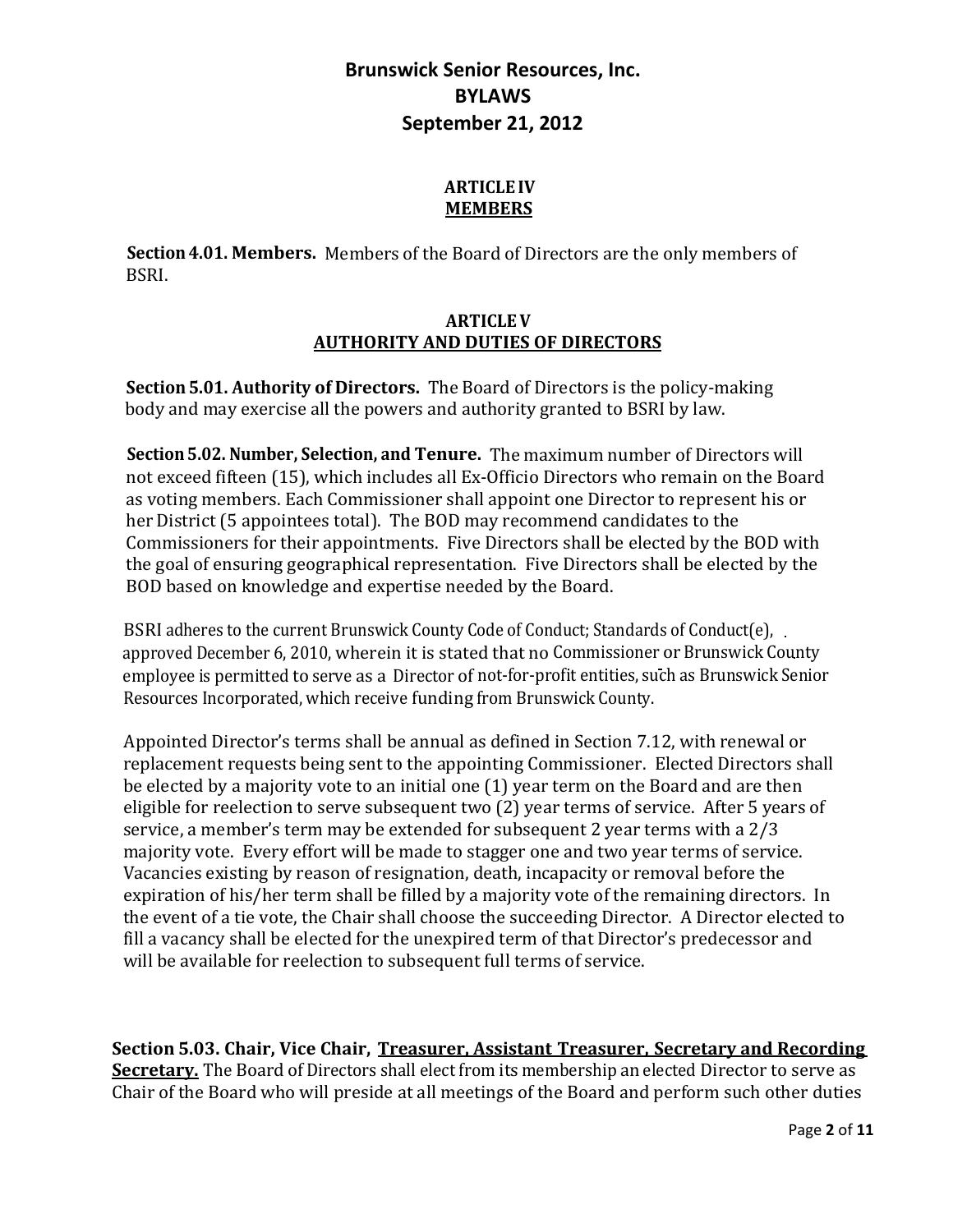as determined from time to time by the Board of Directors or such other duties set forth herein. The Board shall also elect from its membership a Director to serve as Vice Chair, Treasurer and Assistant Treasurer, and Secretary. The Board of Directors shall appoint a Recording Secretary from paid staff. (See Article VII for additional provisions with respect to the Chair and Vice-Chair.)

**Section 5.04. Regular Meetings**. The Board of Directors shall hold at least four (4) regular meetings per calendar year. Meeting dates, times, and location shall be determined by the Board of Directors.

**Section 5.05.Special Meetings.** The Chairman may call special and emergency meetings as deemed necessary. Five (5) Directors may also request a special meeting be called.

**Section 5.06. Notice of Regular and Special Meetings:** Notice of Regular Meetings: The Recording Secretary shall cause to be mailed, emailed or otherwise notify Directors of each meeting at least five days prior to the time of the meeting. The notice shall state the date, time, place and agenda for such meeting and include a copy of the minutes from the previous meeting. Notice of Special Meetings: May be electronically mailed, mailed, telephoned, or faxed to each member of the Board not less than forty-eight (48) hours before such a meeting. Attendance at any meeting shall constitute waiver of notice of such meeting, except where a Director attends for the express purpose of objecting to the transaction of any business because the meeting was not lawfully called. At such special meeting, no business shall be considered other than as designated in the call, but if all directors are present at a special meeting, any and all business may be transacted at such special meeting.

**Section 5.07. Notice of Emergency Meetings.** In the event of unexpected circumstances that require immediate consideration by the Board, the Chairman and any two (2) directors may call an emergency meeting of the Board for the purpose of transacting business in connection with the emergency. Only business connected with the emergency may be considered at such emergency meeting.

**Section 5.08. Quorum.** A quorum at all regular and special meetings shall consist of a majority oftheBoard membership. Attendance can include participation by conference call. All decisions will be by majority vote of those present at a meeting atwhich a quorum is present. Whenever less than a quorum is present at the time and place appointed for any meeting of the Board, a majority of those present may adjourn the meeting from time to time until a quorum shall be present.

**Section5.09. Action Without a Meeting.** Any action permitted to be taken at a meeting of the Board of Directors (including amendment of these Bylaws) or of any committee may be taken without a meeting if all the members of the Board or committee consent in writing to taking the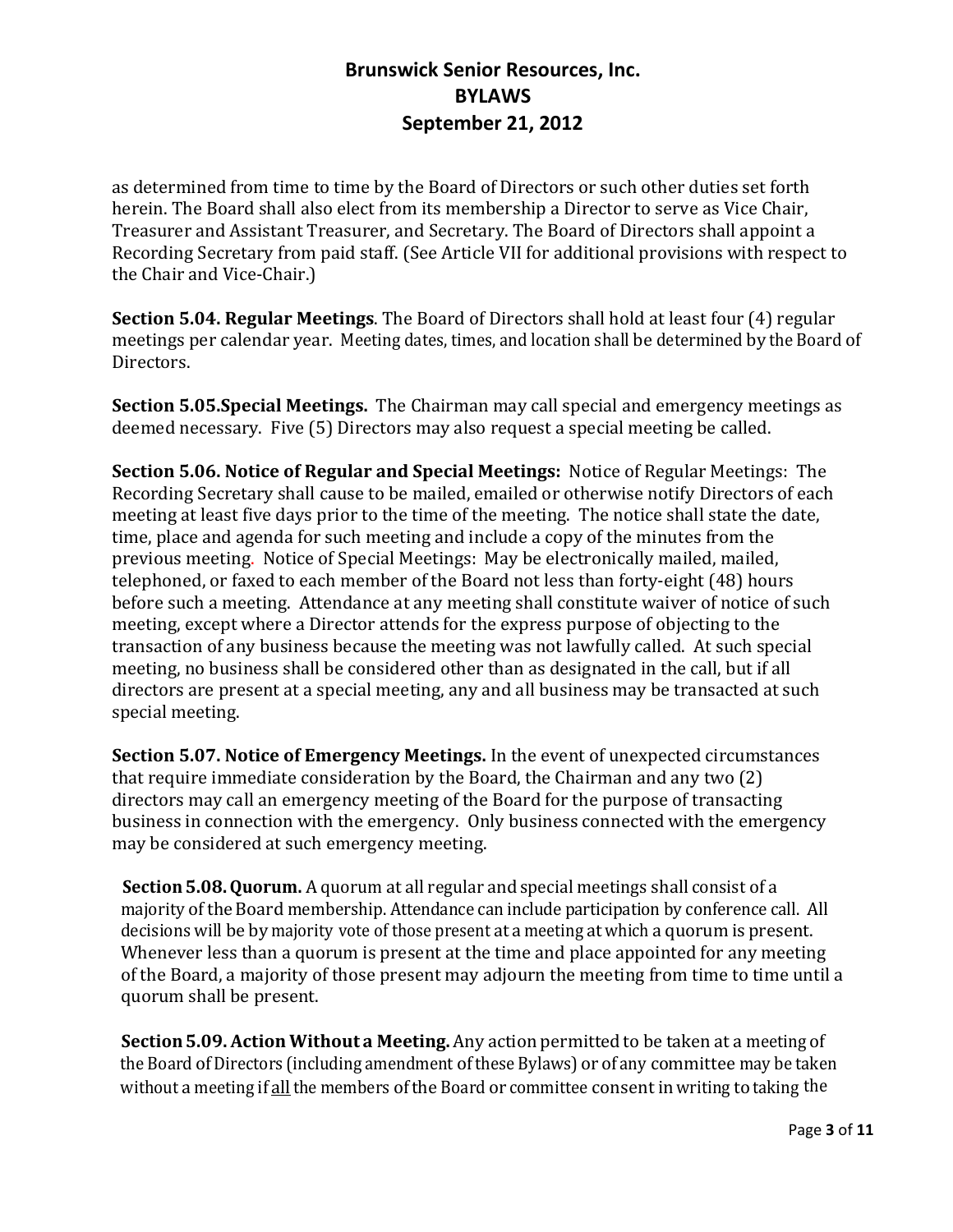action without a meeting and to approving the specific action. Such consents shall have the same force and effect as a unanimous vote of the Board or of the committee as the case may be. However, written documentation supporting the action and recording the vote of the Board must be maintained in the minutes ofBSRI. Similarly, the Board may also conduct called meetings in emergency situations by telephone conference calls as long as verifiable attempts are made to contact all elected members and actions taken during the telephone meeting are reported by the Chair in writing to the board at its subsequent regular meeting.

**Section 5.10. Absences.** A Director shall be allowed a maximum of two (2) unexcused absences from scheduled Board meetings per calendar year.

**Section 5.11. Removal.** When a Director shall fail to appear at two (2) meetings of the Board of Directors within a one (1) year period, due to unexcused absence, that Director's membership on the Board of Directors shall automatically terminate, and they shall be notified by the Secretary in writing, provided, however, that such Director may, upon written request therefore, be allowed to appear at the next regular meeting of the Board to request reinstatement, and the Board may, at its discretion and for good cause, reinstate the person as a Director.

A Director may also be removed for cause by an affirmative vote of two-thirds of the Directors.

A Director may be removed for reasons of incapacity by an affirmative vote of two-thirds of the Directors. An individual shall be deemed "incapacitated" or "not competent" under any one or more of the following circumstances: (i) during any period that then individual is legally incompetent as determined by a court of competent jurisdiction: or (ii) during any period beginning when two physicians licensed to practice medicine certify in writing that, in their opinion, the individual, as a result of illness, age or other cause, no longer has the capacity to act prudently or effectively in financial affairs and continuing until two such physicians (whether or not those making the initial determination) certify in writing that, in their opinion, the individual's capacity is restored.

**Section 5.12. Resignation.** A Director may resign by written notice to the Chairperson of the Corporation. The resignation shall take effect immediately.

**Section 5.13. Reimbursement.** Directors shall serve without compensation with the exception that expenses incurred in the furtherance ofBSRI's business are allowable to be reimbursed with documentation and approval by the Board of Directors.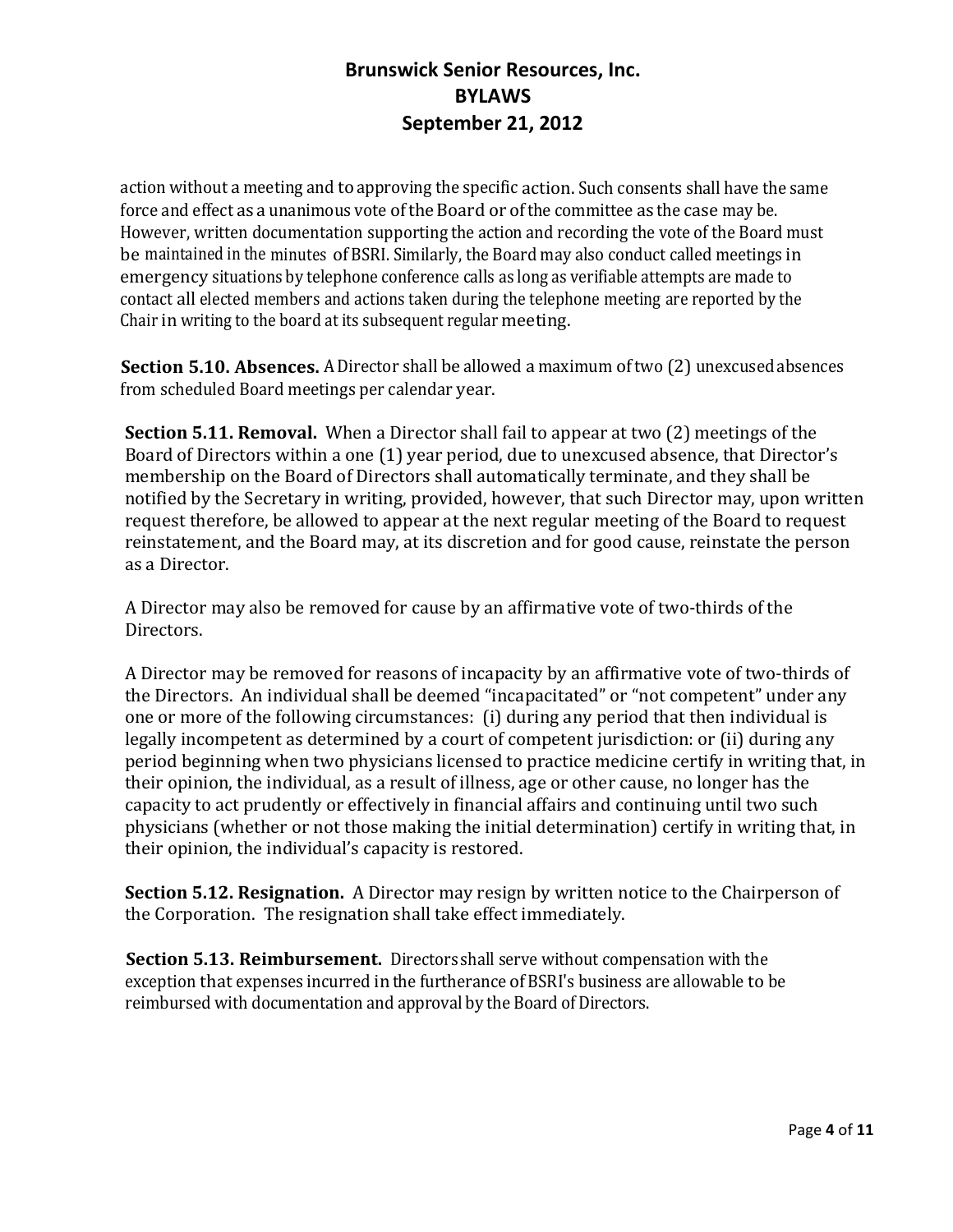### **ArticleVI COMMITTEES OF THE BOARD**

**Section 6.01. Committees.** The Board of Directors may, by resolution adopted by a majority of the Directors in office, establish standing and ad-hoc committees oftheBoard, as necessary, composed of atleast four (4) persons. Standing Committees include: Bylaws / Legal Affairs Committee, Finance and Audit Committee, Nominations Committee and Strategic Planning Committee. Ad-hoc Committees include Home Care and Community Block Grant Committee and Senior Center Advisory Boards. Except for an Executive Committee, all other committees may include non-board members. The Board shall make provisions for appointment of committees; establish procedures to govern their activities, and delegate thereto authority as may be necessary or desirable for the efficient management of the property, affairs, business, and activities ofBSRI.

**Section 6.02. Executive Committee.** The Executive Committee shall consist of the Chair, Vice Chair, Treasurer, Assistant Treasurer, Secretary, and up to two (2) former Chairs willing to serve. When deemed appropriate, the Recording Secretary may be included in the Executive Committee meetings. The Executive Committee shall have and may exercise all ofthe authority ofthe Board in the management ofBSRI between meetings, and shall report all actions taken in its behalf to the Board at each board meeting. The Executive Committee shall have responsibility for overseeing personnel matters, Bylaws, and Board policy. Notwithstanding the foregoing, the Executive Committee, without Board authority specifically given by resolution, shall have no power: (1) to amend or repeal these Bylaws; (2) to appoint or remove a Director; or (3) to remove or replace BSRI's Executive Director.

**Section 6.03. Nominating Committee.** There shall be a Nominating Committee, composed of the Chair and at least two (2) other members ofthe Board ofDirectors. The committee's responsibility shall be to recommend individuals for membership on the Board of Directors and to propose a slate of officers to lead the Board. Each member ofthe committee shall have one (1) vote and decisions shall be made by majority vote.

### **ARTICLE VII AUTHORITY AND DUTIES OFOFFICERS AND STAFF**

**Section 7.01. Officers.** The officers of the Corporation shall be a Chair, Vice-Chair, Treasurer, Assistant Treasurer, and Secretary and such other officers as the Board of Directors may designate.

**Section7.02. Appointment ofOfficers, Terms ofOffice.** The officers of BSRI shall be elected by the Board of Directors at a meeting of the board in May of each year, or, in the case of vacancies, as soon thereafter as convenient. New offices may be created and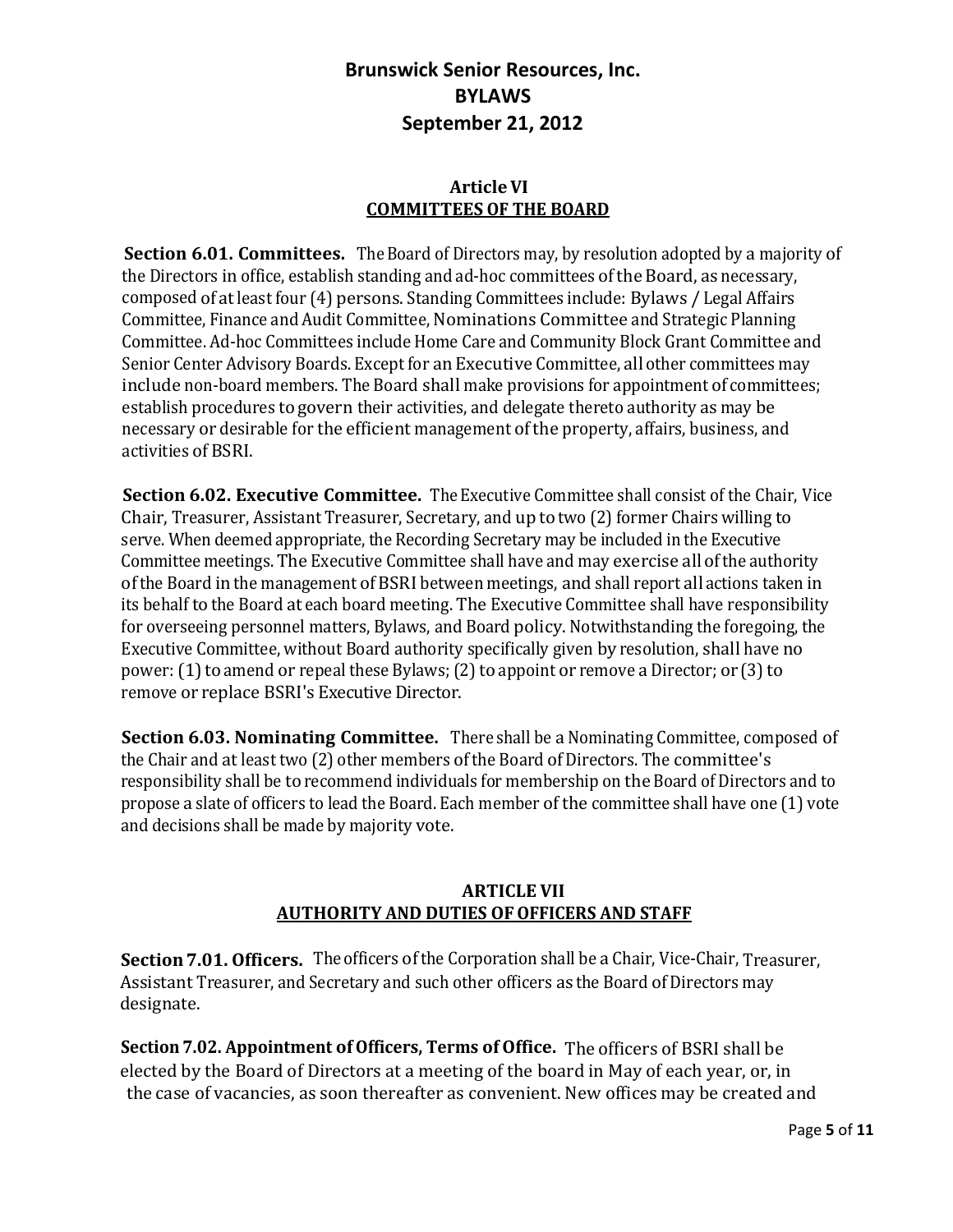filled at any meeting of the Board of Directors. Terms of office for Officers may be established by the Board of Directors (usually annually), but shall not exceed three (3) years. Officers shall hold office until a successor is duly elected and qualified. Officers shall be eligible for reappointment.

**Section7.03. Resignation.** Resignationsof officers are effective upon receipt by either the Executive Director or the Secretary of the Board of written notification.

**Section 7.04.Removal.** An officer may be removed by the Board of Directors in accordance with Section 5.10 herein.

**Section7.05. Chair.** The Chair shall be an elected Director of BSRI and shall preside at all meetings of the Board of Directors. He/she shall perform all duties attendant to that office, subject, however, to the control of the Board of Directors, and shall perform such other duties as on occasion shall be assigned by the Board of Directors. The Executive Director shall collaborate more extensively with the Chair in operating BSRI than with other members of the Board. Former Chairs in good standing, who wish to continue to serve, may retain Director status without the process of re-election or limit on duration of tenure. Up to two (2) former Chairs willing to serve may continue to serve as members of Executive Committee. Former Chairs enjoy all powers of elected Directors.

**Section7.06.Vice-Chair.** The Vice-Chair shall be an elected Director of BSRI and shall preside at meetings of the Board of Directors in the absence of, or at the request of the Chair. The Vice-Chair shall perform other duties as requested and assigned by the Chair, subject to the control of the Board of Directors. The Vice Chair follows the Chair in the line of succession except in special cases.

**Section 7.07. Treasurer.** The Treasurer shall be an elected Director of BSRI and shall report to the Board of Directors at least quarterly on the status of BSRI's finances. The Treasurer shall work closely with any paid executive staff of BSRI to ascertain that appropriate procedures are being followed in its financial affairs. She/he shall perform such other duties as occasionally may be assigned by the Board of Directors. The Treasurer is also Chair of the Finance and Audit Committee, a standing Committee of the Board of Directors charged with the responsibility of approving the annual budget and preparing it for presentation to the Board, and reporting to the Board problems or trends that may lead to potential problems. The Committee is also responsible for interpreting the audit for the Board along with the auditor. In addition to convening this committee quarterly to review BSRI's finances, the Treasurer will also convene another meeting so this Committee or full Board of Directors may review and approve BSRI's IRS 990 tax return and BSRI's annual audited financial statements prior to their being submitted. An annual audit shall be performed and completed by the third  $(3<sup>rd</sup>)$  month following the end of the fiscal year.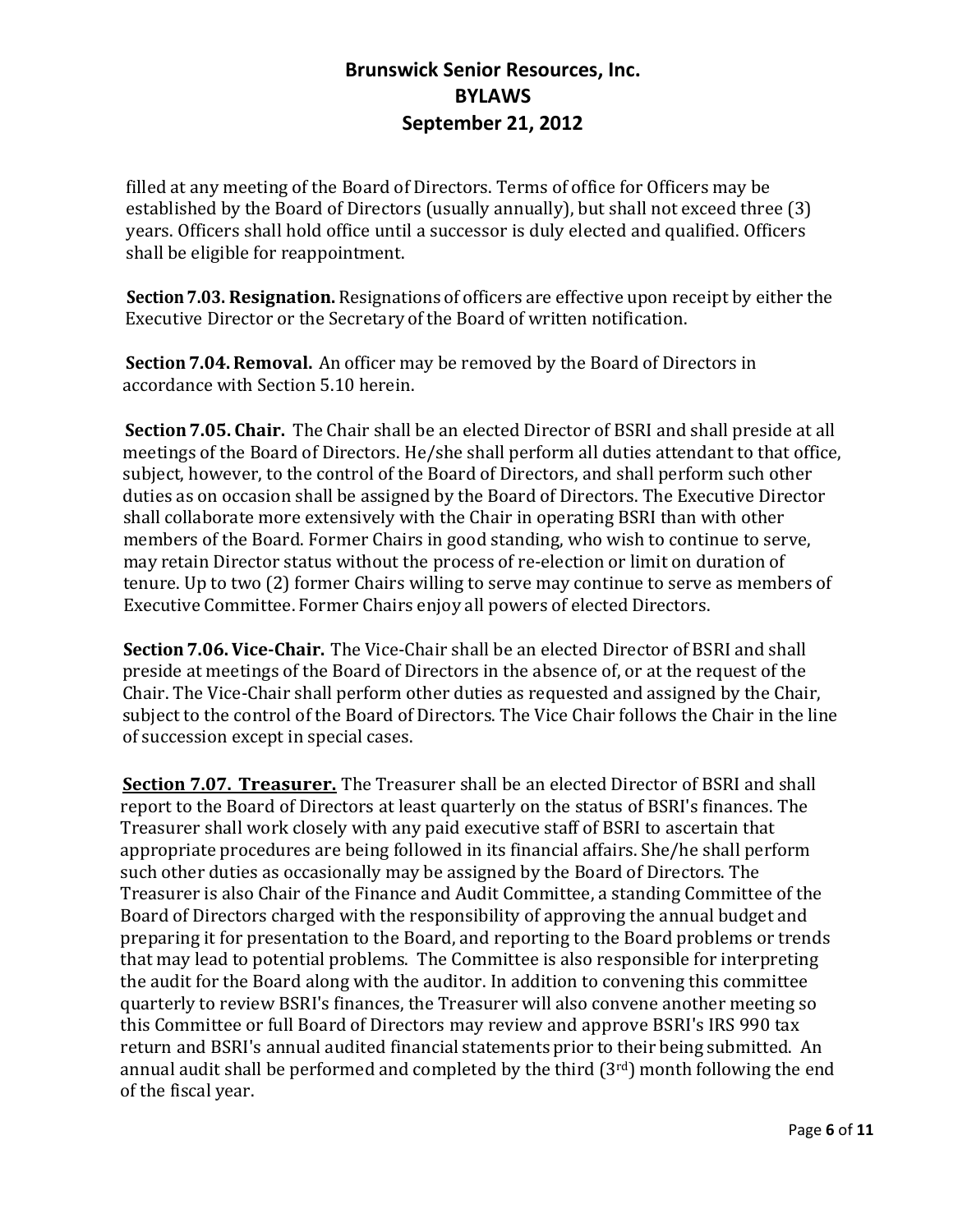**Section 7.08. Secretary/Assistant Treasurer.** The Secretary/Assistant Treasurer responsibilities include reviewing, approving and overseeing the BOD minutes and archiving of such records in official books established to reserve permanent records of the Board's actions and assisting the Treasurer as necessary. This position can be split into Secretary and Assistant Treasurer as the BOD so chooses.

**Section 7.09. Paid Staff.** The Board of Directors shall employ an Executive Director who shall be responsible for all day-to-day operations of BSRI and who shall regularly report to the Board on such operations. She/he shall be an ex officio non-voting member of the Board and its established committees. She/he shall engage, dismiss, deploy, and supervise all other paid staff within the constraints of the annual budget that shall be adopted by the Board of Directors and according to personnel policies, or written exceptions thereto that have been approved by the Board of Directors. The Recording Secretary shall be selected from paid staff as recommended by the Executive Director with the Chairman's approval. The Recording Secretary provides notice of and attends meetings of the Board of Directors and its committees as needed. The Recording Secretary assists the Secretary as necessary with BOD minutes and archiving of such records.

### **Section 7.10. Definitions of Categories of Director and Liaison Membership.**

*Appointed Directors:* These Directors are appointed by a County Commissioner as his or her appointee to serve for a one year term which is renewable annually. When an Appointed Director is unable to continue to meet participation or other minimal requirements, BSRI may identify and screen suitable candidates and present these individuals to the appointing Commissioner for their consideration for appointment. Commissioners may select a candidate not recommended byBSRI if they wish.

*Elected Directors:* These Directors are recruited and screened for suitability by BSRI's Executive or Nominating Committee and recommended to the full Board of Directors to serve as an Elected Director for an initial one year term.

*Ex-Official Directors:* These Directors are stakeholders holding a position or membership due to their office, and not by election or appointment. Achairperson, for example, can be an ex-officio member of all board appointed committees. Such positions and their attached voting and other privileges are detailed in the Bylaws ofthe organization.

*Liaisons:* Liaisons are similar to Ex Official Directors. Liaisons may not vote and are not counted as part of the 15 maximum Directors on BSRI's Board of Directors. Liaisons may serve and vote as part of committees or sub-committees oftheBoard, but not as members of the Board of Directors itself. Liaisons are not counted as part of the 15 maximum Directors on BSRI's Board of directors.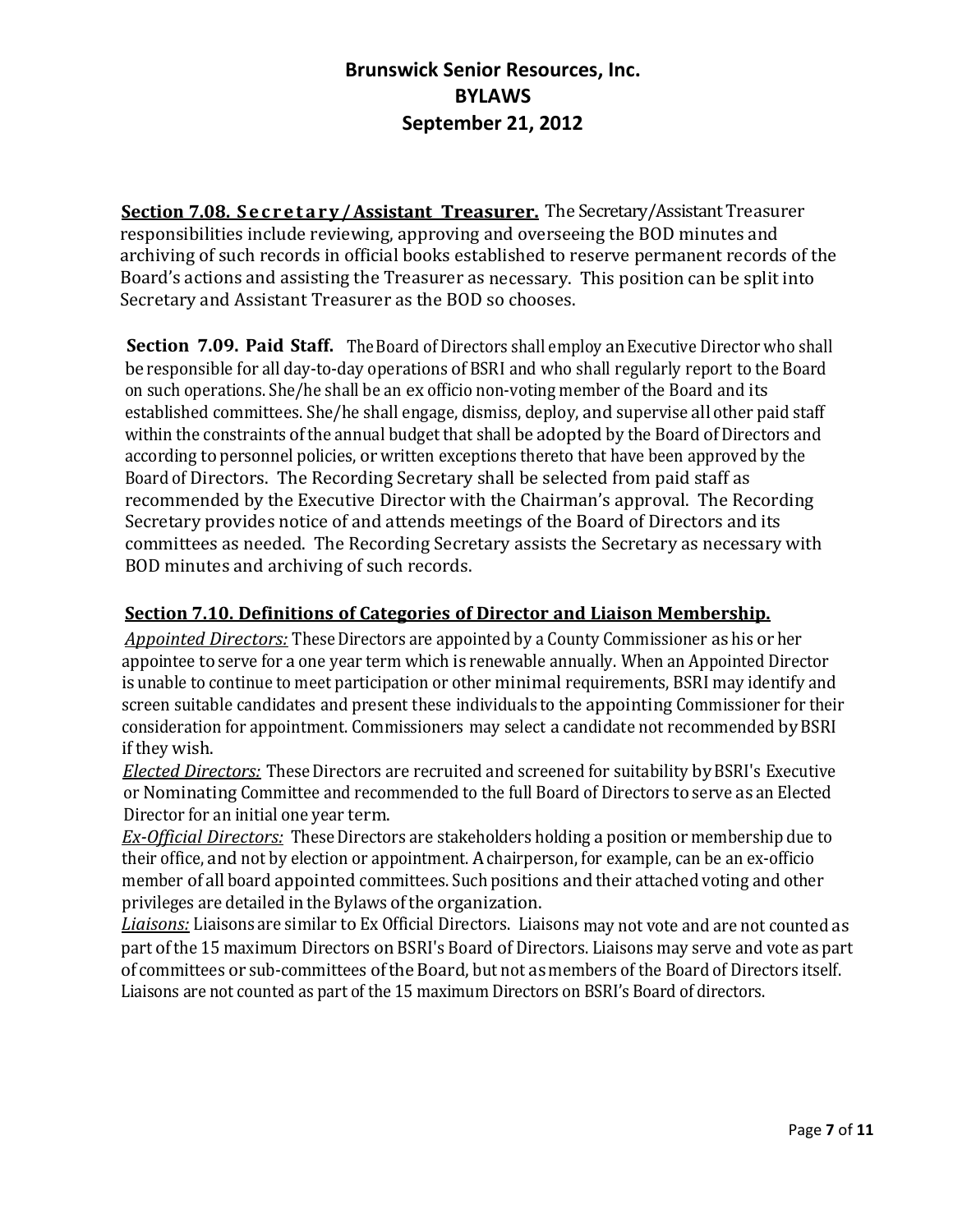#### **ARTICLE VIII INDEMNIFICATION**

**Section 8.01. Indemnification** Everymember of the Board of Directors, officer or employee ofBSRI shall be indemnified by the corporation against all expenses andliabilities, including counsel fees, reasonably incurred or imposed upon such members of the Board, officer, or employee in connection with any threatened, pending, or completed action, suit or proceeding to which she/he may become involved by reason of her/his being or having been a member ofthe Board, officer, or employee ofthe corporation, or any settlement thereof; unless adjudged therein to be liable for negligence or misconduct in the performance of her/his duties. Provided, however, that in the event of a settlement the indemnification herein shall apply only when the Board approves such settlement and reimbursement as being in the best interest of the corporation. The foregoing right of indemnification shall be in addition to, and not exclusive of, all other rights to which such a member of the Board, officer or employee is entitled. BSRI shall have the power to purchase and maintain insurance on behalf of any person who is an official of BSRI against any liability asserted against such official arising out of her/his status as an official.

#### **ARTICLE IX ADVISORY BOARDS AND COMMITTEES**

**Section 9.01. Establishment.** The Board of Directors may establish one or more Advisory Boards or Committees in addition to Board based Committees as described in Article VI of these Bylaws.

**Section 9.02. Size, Duration, and Responsibilities.** The size, duration, and responsibilities of such advisory boards and committees shall be established by a majority vote of the Board of Directors.

### **ARTICLE X FINANCIAL ADMINISTRATION**

**Section 10.01. Fiscal Year.** The fiscal year of BSRI shall be July 1 — June 30 but may be changed by resolution of the Board of Directors. Upon completion of the fiscal year the "books" of BSRI will be subject to independent auditor review and opinion.

**Section 10.02. Funds** The Board of Directors may establish funds, as in their discretion they shall consider desirable to further the purposes of BSRI. The Board of Directors shall adopt such rules and policies governing the establishment and maintenance of such funds as it may determine, subject to the provisions of the Articles of Incorporation and these Bylaws.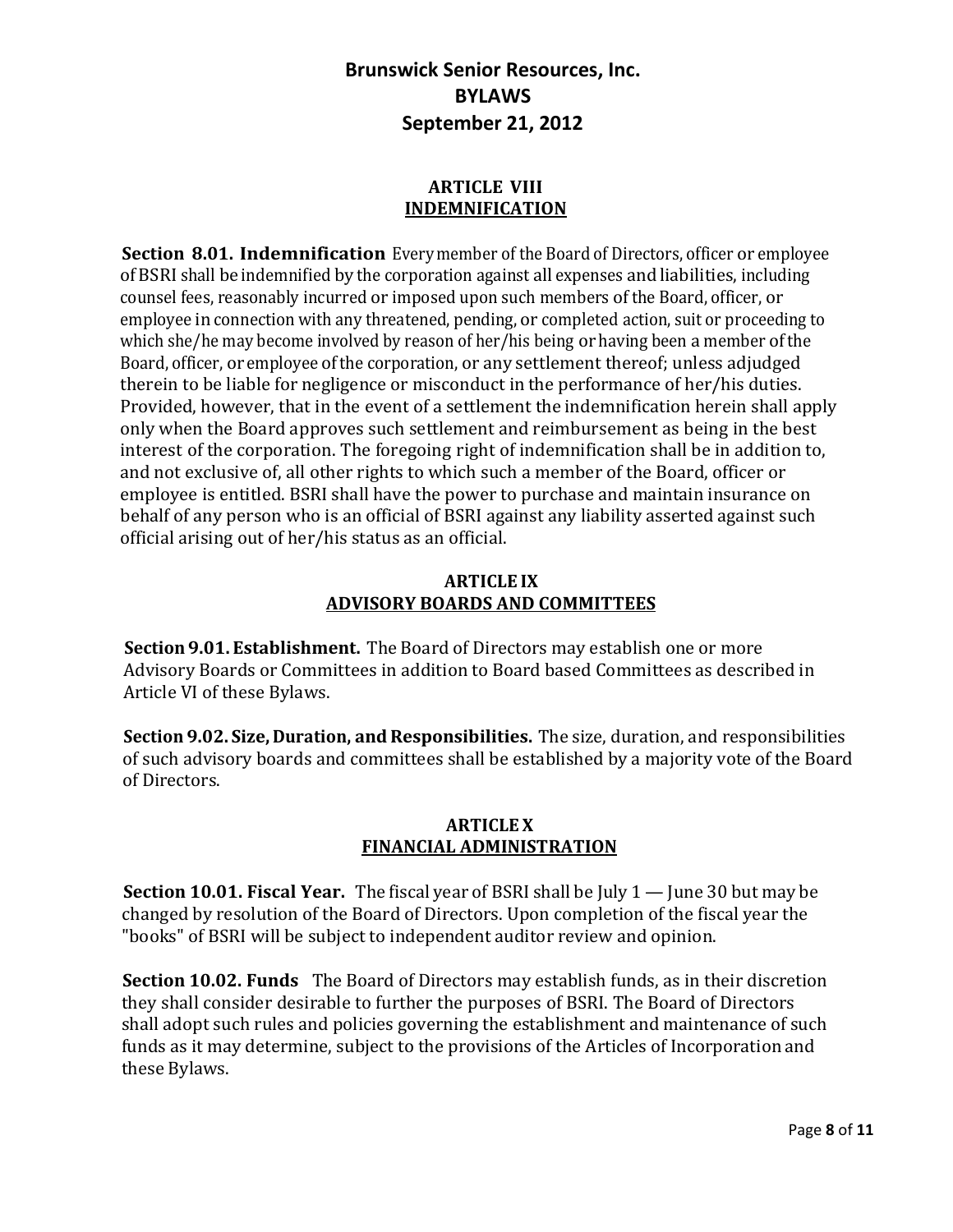**Section 10.03.Budgets.** Sole responsibility for determining, adopting, and amending BSRI's annual budget rests with the Board of Directors. The Executive Director shall be responsible for developing and proposing the budget for board consideration.

**Section 10.04. Contracts.** The Board may authorize any officer, or officers, agent or agents, to enter into any contract or execute and deliver any instrument on its behalf and such authority may be general or confined to specific instances.

**Section 10.05. Loans.** No loan to or from BSRI shall be contracted on its behalf and no evidence of indebtedness shall be issued in its name unless authorized by a resolution of the Board of Directors. Such authority shall be general or confined to specific instances.

**Section 10.06. Checks, Drafts, Etc.** All checks, orders for the payment of money, bills, obligations, bills of exchange, and insurance certificates in the name of the Corporation shall be signed or endorsed by such officer or officers or agent or agents of BSRI and in such manner as shall from time to time be determined by resolution of the Board of Directors or of any committee to which such authority has been delegated by the Board. Checks written for values exceeding \$1,000 must have two signatures.

**Section 10.07. Deposits and Accounts.** Allfunds of BSRI, not otherwise employed, shall be deposited from time to time in general or special accounts in such banks, trust companies, or other depositories as the Board of Directors or any committee to which such authority has been delegated by the Board may select, or as may be selected by the Executive Director or by any other officer or officers or agent or agents ofBSRI, towhom such power may from time to time be delegated by the Board. For the purpose of deposit and disbursement from accounts of BSRI, checks, drafts, and other orders may be endorsed, assigned, and delivered on behalf of BSRI by the Executive Director.

**Section 10.08. Investments.** The funds of BSRI shall be retained in whole or in part in cash or be invested and reinvested on occasion in such property, real, personal, or otherwise, or stock, bonds, or other securities, as the Board of Directors in its sole discretion may deem desirable, without regard to the limitations, if any, now imposed or which may hereafter be imposed by law regarding such investments, and which are permitted to organizations exempt from Federal income taxation under Section 501(c)(3) of the Internal Revenue Code.

#### **ARTICLE XI General Provisions**

**Section 11.01. Minutes** Correct and completebooks of account ofthe activities and transactions of BSRI shall be kept atits office. These shall include a minute book, which shall contain a copy of the Certificate of Incorporation, a copy of these Bylaws, and all minutes of meetings of the Board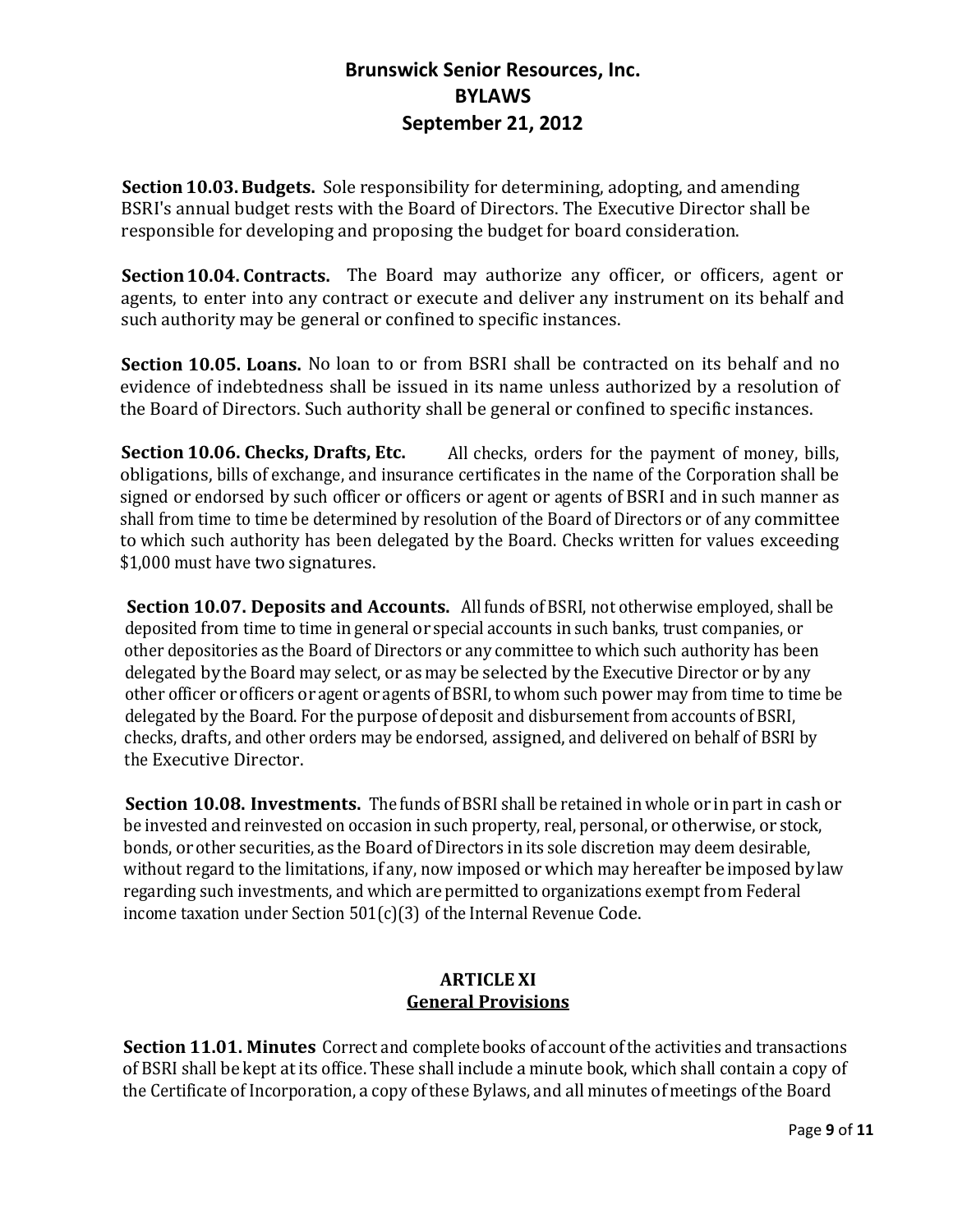ofDirectors. Minutes of meetings become official upon adoption by the Board and certification by signature of the Secretary.

**Section 11.02. Seal** The corporate seal of BSRI shall consist of two (2) concentric circles between which is the name of Brunswick Senior Resources, Incorporated and in the center of which is inscribed SEAL: and such seal, as impresses on the margin hereof, is adopted as the corporate seal ofBSRI.

**Section 11.03. Inconsistencies** In case any provision of these Bylaws shall be inconsistent with BSRI's Articles of Incorporation, the Articles of Incorporation shall govern.

**Section 11.04. Waiver of Notice.** Whenever any notice is required to be given to any Director under the provisions of North Carolina Nonprofit Corporation Act or under the provisions of the charter or Bylaws of this Corporation, a waiver thereof in writing shall be equivalent to the giving of such notice.

### **Article XII Conflict of Interest**

**Section 12.01. Conflict of Interest.** If a Director, Officer, employee or committee member has an interest, directly or indirectly, financially or otherwise, in a contract, transaction, arrangement or other matter presented to the Board of Directors or Board Committee for discussion, authorization, approval or ratification, such interest shall be promptly disclosed by such person before the vote, and she/he shall abstain from voting and discussing any motion or resolution of the Board of Directors or committee relating thereto.

### **Article XIII Amendment of Bylaws**

**Section 13.01. Amendments.** These Bylaws may be amended by a majority vote of the Board of Directors provided prior notice is given of the proposed amendment in the notice of the meeting at which such action is taken, or provided all members of the Board waive such notice, or by unanimous consent in writing without a meeting.